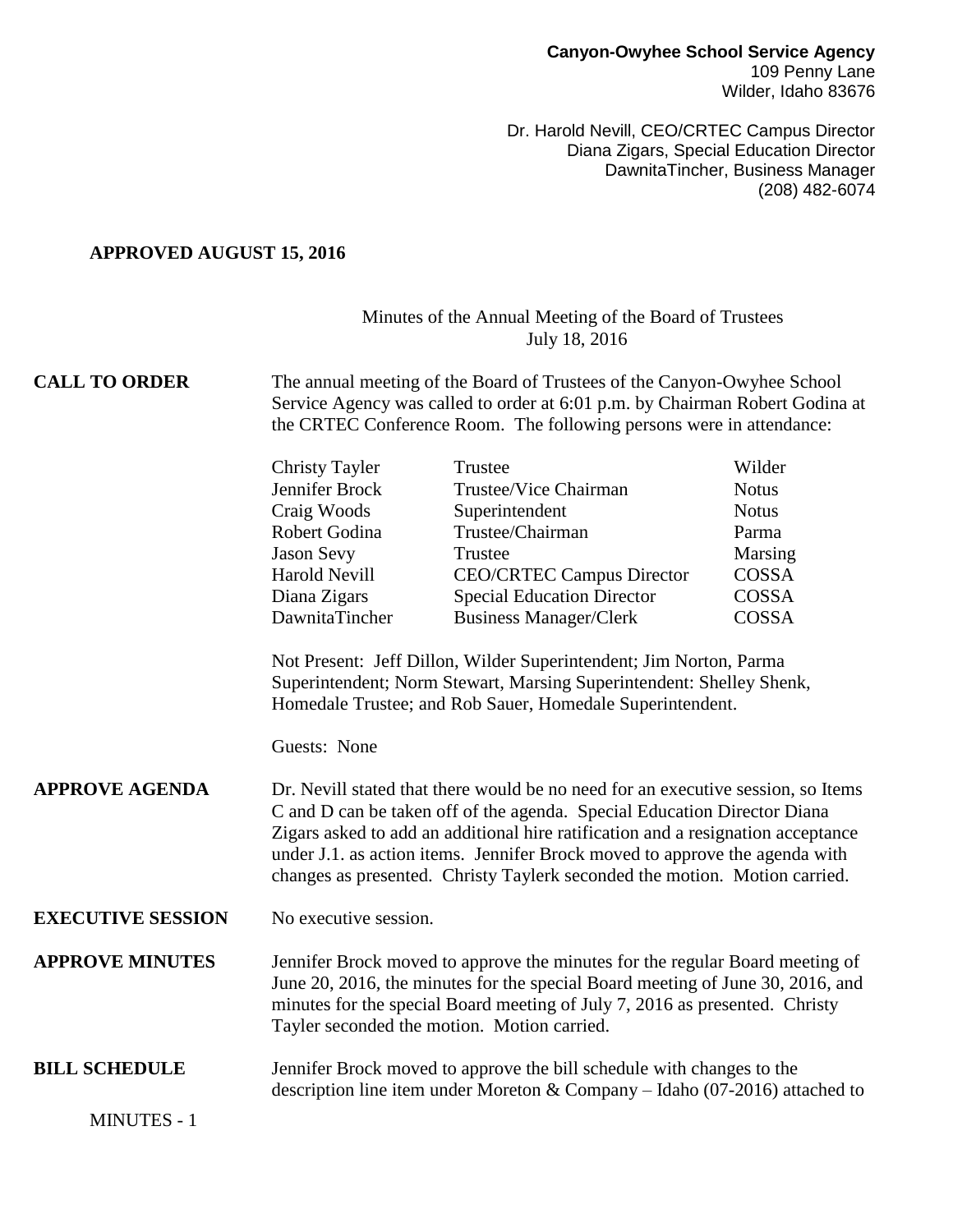account 259-661710-000-000-0 as 16-17 Liability Insurance – CTE. Jason Sevy seconded the motion. Motion carried.

# **OLD BUSINESS**

| <b>State Board of Education</b><br>Letter | Dr. Nevill explained the Office of the State Board of Education (OSBE)<br>response to the Boards letter recommending reconsideration of the decision to<br>treat Occupational Therapists as Classified Personnel rather than Certified<br>Personnel and that he planned on responding as they have some facts wrong that<br>he would like to correct, such as the number of Occupational Therapy students<br>being provided Occupational Therapy services and the number of Occupational<br>Therapists that work in school districts. |
|-------------------------------------------|---------------------------------------------------------------------------------------------------------------------------------------------------------------------------------------------------------------------------------------------------------------------------------------------------------------------------------------------------------------------------------------------------------------------------------------------------------------------------------------------------------------------------------------|
| <b>NEW BUSINESS</b>                       |                                                                                                                                                                                                                                                                                                                                                                                                                                                                                                                                       |
| <b>CEA</b>                                | No additions to the submitted reports.                                                                                                                                                                                                                                                                                                                                                                                                                                                                                                |
| <b>Business Office</b>                    | Dr. Harold Nevill made the recommendation that the Board reappoint Dawnita<br>Tincher as Clerk of the Board for the 2016-2017 school year. Jennifer Brock<br>moved to reappoint Dawnita Tincher as recommended. Christy Tayler seconded<br>the motion. Motion carried.                                                                                                                                                                                                                                                                |
|                                           | Chairman Robert Godina opened nominations for Chairman of the Board.<br>Jennifer Brock nominated Robert Godina for Chairman of the Board. Jason<br>Sevy seconded the nomination. Seeing no objections Robert Godina was<br>elected as the Chairman of the Board for the 2016-2017 school year.                                                                                                                                                                                                                                        |
|                                           | Robert Godina opened nominations for Vice-Chairman of the Board. Jennifer<br>Brock nominated Barbara Skogsberg for Vice-Chairman of the Board. Jason<br>Sevy seconded the nomination. Seeing no objections Barbara Skogsberg was<br>elected as Vice-Chairman of the Board for the 2016-2017 school year.                                                                                                                                                                                                                              |
|                                           | Dr. Harold Nevill made the recommendation that the Board approve the<br>following sites to post Board agendas: Front window of the CRTEC Building,<br>The Wilder Post office, and the COSSA website (www.cossaschools.org).<br>Christy Tayler moved to approve the recommended posting sites as presented.<br>Jennifer Brock seconded the motion. Motion carried.                                                                                                                                                                     |
|                                           | Dr. Harold Nevill recommended that the Board approve the Idaho Press Tribune<br>as the official newspaper for "posting" of COSSA legal notices. Jennifer Brock<br>moved to approve the Idaho Press Tribune as the official newspaper as<br>presented. Jason Sevy seconded the motion. Motion carried.                                                                                                                                                                                                                                 |
|                                           | Dr. Harold Nevill made the recommendation that the Board approve Wells<br>Fargo, Caldwell Branch as COSSA's authorized bank. Christy Tayler moved to<br>approve Wells Fargo as COSSA's authorized bank. Jennifer Brock seconded<br>the motion. Motion carried.                                                                                                                                                                                                                                                                        |
| <b>Special Services Report</b>            | Special Education Director Diana Zigars made the recommendation that the                                                                                                                                                                                                                                                                                                                                                                                                                                                              |
| <b>MINUTES - 1</b>                        |                                                                                                                                                                                                                                                                                                                                                                                                                                                                                                                                       |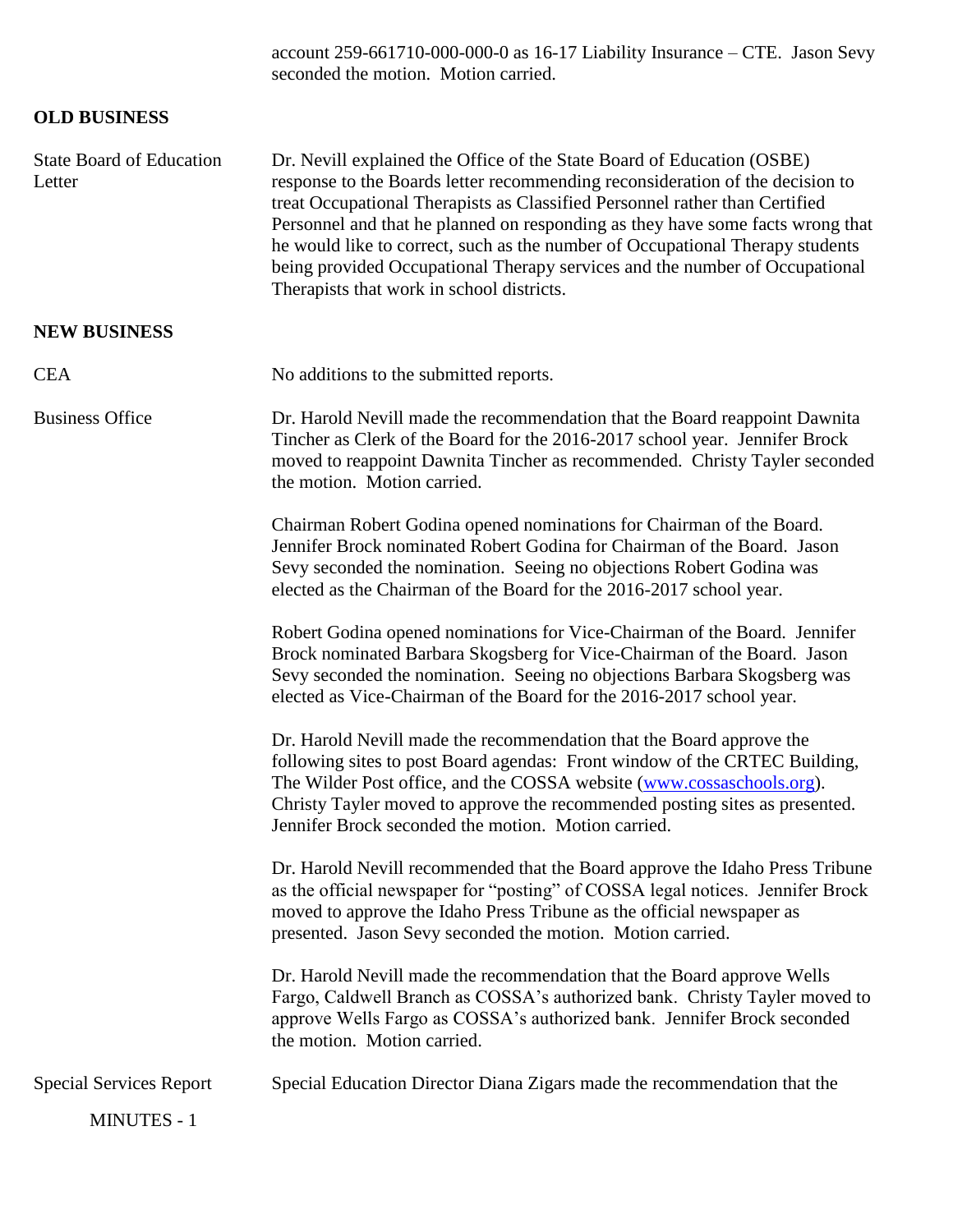|                                                   | Board adopt the Idaho Special Education Manual (2016) as presented by the<br>Idaho State Department of Education (SDE) and adopted by the State Board of<br>Education (SBOE) on June 16, 2016. Christy Tayler moved to adopt the Idaho<br>Special Education Manual (2016) as presented. Jennifer Brock seconded the<br>motion. Motion carried.                                                  |
|---------------------------------------------------|-------------------------------------------------------------------------------------------------------------------------------------------------------------------------------------------------------------------------------------------------------------------------------------------------------------------------------------------------------------------------------------------------|
| <b>Administrative Report</b>                      | No additions to the submitted reports.                                                                                                                                                                                                                                                                                                                                                          |
| Career & Technical/COSSA<br><b>Academy Report</b> | No additions to the submitted reports.                                                                                                                                                                                                                                                                                                                                                          |
| <b>Short-Term Training Report</b>                 | No additions to the submitted reports.                                                                                                                                                                                                                                                                                                                                                          |
| <b>COSSA BOARD POLICIES</b>                       |                                                                                                                                                                                                                                                                                                                                                                                                 |
| Policies – First Reading                          | First reading was held on the 2016-2017 Teacher-Student-Parent Handbook<br>(Annual Revision). Christy Tayler moved to bring the 2016-2017 Teacher-<br>Student-Parent Handbook revision back for a second reading. Jennifer Brock<br>seconded the motion. Motion carried.                                                                                                                        |
|                                                   | First reading was held on Policy 322 – Leadership Premiums. It was<br>recommended by the Board that there be more detail and criteria presented on<br>the second reading when it is brought back to the Board. Christy Tayler moved<br>to bring Policy 322 – Leadership Premiums back for a second reading with the<br>recommended changes. Jennifer Brock seconded the motion. Motion carried. |
|                                                   | First reading was held on Policy 323 – Certified Staff Evaluation. Christy<br>Tayler moved to bring Policy 323 – Certified Staff Evaluation back for a second<br>reading. Jennifer Brock seconded the motion. Motion carried.                                                                                                                                                                   |
|                                                   | First reading was held on Policy 324 – Administrator Evaluation. It was<br>recommended that the word "Principal" be changed to "Administrator" when it<br>is brought back to the Board. Christy Tayler moved to bring Policy 324 -<br>Administrator Evaluation back for a second reading. Jennifer Brock seconded<br>the motion. Motion carried.                                                |
| Policies – Second Reading                         | Second reading was held on the 2016-2017 Personnel Handbook (Annual<br>Revision). Christy Tayler moved to adopt the 2016-2017 Personnel Handbook<br>revision as presented. Jennifer Brock seconded the motion. Motion carried.                                                                                                                                                                  |
|                                                   | Second reading was held on the 2016-2017 Strategic Plan (Annual Revision).<br>Christy Tayler moved to adopt the 2016-2017 Strategic Plan revision as<br>presented. Jennifer Brock seconded the motion. Motion carried.                                                                                                                                                                          |
| <b>PERSONNEL</b>                                  | Diana Zigars asked the Board to ratify her hire of Kimberly Fleshman, Special<br>Education Teacher, on an Alternate Route to Certification for the 2016-2017<br>school year as she was previously on an Alternate Route through the ABCTE<br>program and will now be enrolled in a program with a university. Jennifer                                                                          |
| <b>MINUTES - 1</b>                                |                                                                                                                                                                                                                                                                                                                                                                                                 |